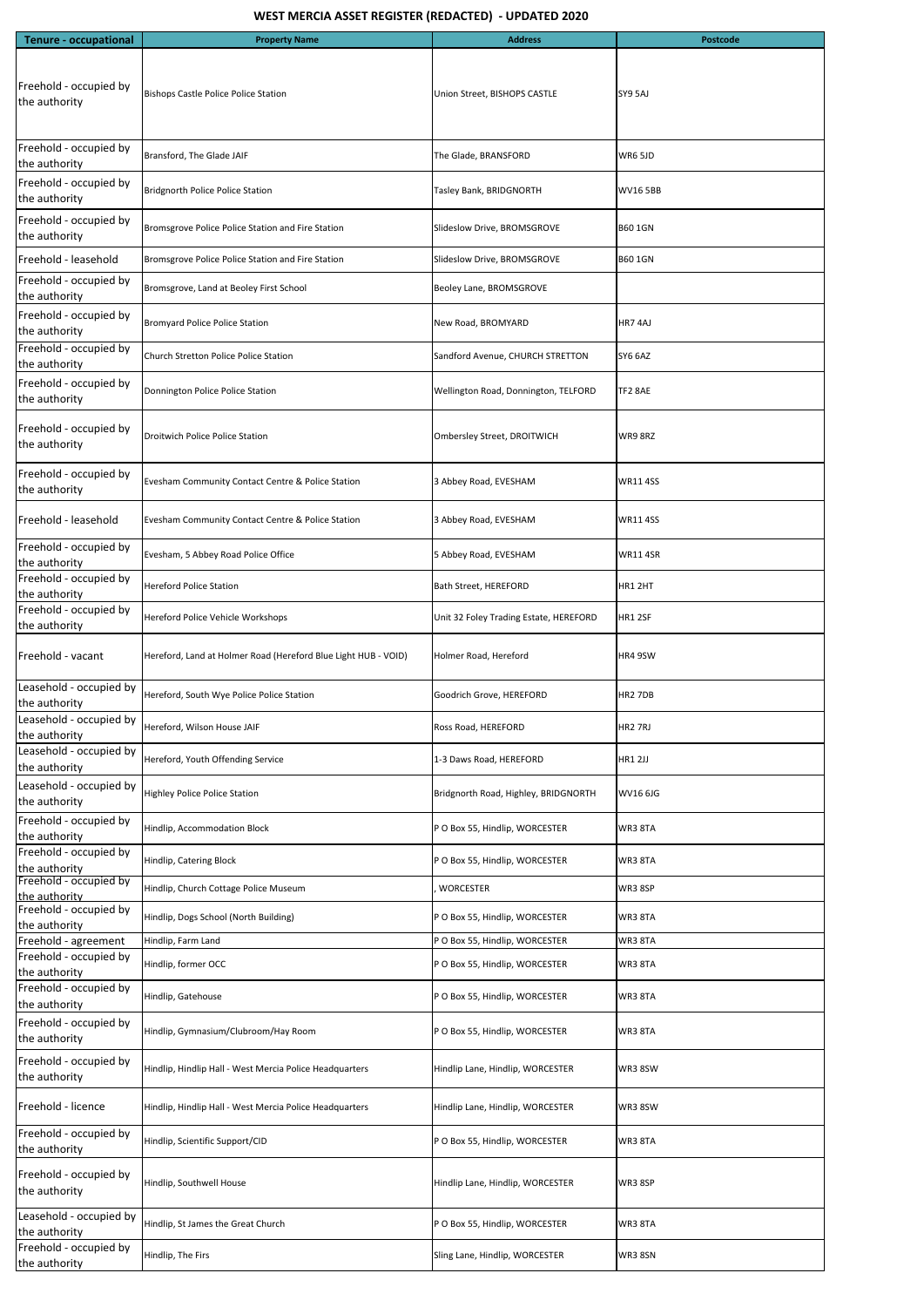| Freehold - occupied by<br>the authority  | Hindlip, The Jacky Smith Training Centre              | Hindlip Lane, Hindlip, WORCESTER                | <b>WR38SS</b>              |
|------------------------------------------|-------------------------------------------------------|-------------------------------------------------|----------------------------|
| Freehold - occupied by<br>the authority  | Hindlip, The Orchard                                  | Sling Lane, Hindlip, WORCESTER                  | WR3 8SN                    |
| Freehold - occupied by<br>the authority  | Hindlip, Traffic                                      | P O Box 55, Hindlip, WORCESTER                  | WR3 8TA                    |
| Freehold - occupied by<br>the authority  | Hindlip, Training School                              | P O Box 55, Hindlip, WORCESTER                  | <b>WR3 8TA</b>             |
| Freehold - occupied by<br>the authority  | <b>Kidderminster Police Station</b>                   | Habberley Road, Blakebrook,<br>KIDDERMINSTER    | <b>DY11 6AN</b>            |
| Freehold - occupied by<br>the authority  | Kidderminster, 1 Broomfield Green Police Office       | 1 Broomfield Green, KIDDERMINSTER               | DY11 6AJ                   |
| Freehold - occupied by<br>the authority  | Kidderminster, 2 Broomfield Green Police Office       | 2 Broomfield Green, KIDDERMINSTER               | <b>DY11 6AJ</b>            |
| Freehold - occupied by<br>the authority  | Kidderminster, 3 Broomfield Green Police Office       | 3 Broomfield Green, KIDDERMINSTER               | <b>DY11 6AJ</b>            |
| Freehold - occupied by<br>the authority  | Kidderminster, 4 Broomfield Green Police Office       | 4 Broomfield Green, KIDDERMINSTER               | <b>DY11 6AJ</b>            |
| Freehold - occupied by<br>the authority  | Kidderminster, 5 Broomfield Green Police Office       | 5 Broomfield Green, KIDDERMINSTER               | <b>DY11 6AJ</b>            |
| Freehold - occupied by<br>the authority  | Kidderminster, 6 Broomfield Green Police Office       | 6 Broomfield Green, KIDDERMINSTER               | <b>DY11 6AJ</b>            |
| Freehold - occupied by<br>the authority  | Kidderminster, 7 Broomfield Green Police Office       | 7 Broomfield Green, KIDDERMINSTER               | <b>DY11 6AJ</b>            |
| Freehold - occupied by<br>the authority  | Kidderminster, 8 Broomfield Green Police Office       | 8 Broomfield Green, KIDDERMINSTER               | <b>DY11 6AJ</b>            |
| Leasehold - occupied by<br>the authority | Kidderminster, Birchen Coppice Academy                | Woodbury Road, KIDDERMINSTER                    | <b>DY117JJ</b>             |
| Other - licence                          | Kidderminster, Franche Community Primary School       | Chestnut Grove, KIDDERMINSTER                   | <b>DY11 5QB</b>            |
| Leasehold - occupied by<br>the authority | Kidderminster, Windermere House Police Police Station | Grasmere Close, KIDDERMINSTER                   | <b>DY10 2PD</b>            |
| Freehold - occupied by<br>the authority  | Kington Police Police Station                         | Churchill Road, KINGTON                         | HR5 3AJ                    |
| Freehold - occupied by<br>the authority  | Ledbury Police Police Station                         | Worcester Road, LEDBURY                         | HR8 1PL                    |
| Freehold - licence                       | Ledbury Police Police Station                         | Worcester Road, LEDBURY                         | HR8 1PL                    |
| Freehold - occupied by<br>the authority  | Leominster Police Police Station                      | Enterprise Way, Enterprise Park,<br>LEOMINSTER  | HR6 OLZ                    |
| Freehold - occupied by<br>the authority  | Leominster, Land at Ryelands road                     | Ryelands Road, Leominster                       | HR68NZ                     |
| Freehold - occupied by<br>the authority  | <b>Ludlow Police Police Station</b>                   | Lower Galdeford, LUDLOW                         | <b>SY8 1SA</b>             |
| Freehold - occupied by<br>the authority  | <b>Madeley Police Police Station</b>                  | Legges Way, Madeley, TELFORD                    | TF7 5UD                    |
| Freehold - occupied by<br>the authority  | Malvern Police Police Station                         | Victoria Road, MALVERN                          | <b>WR14 2TE</b>            |
| Freehold - licence                       | <b>Malvern Police Police Station</b>                  | Victoria Road, MALVERN                          | <b>WR14 2TE</b>            |
| Freehold - occupied by<br>the authority  | Market Drayton Police Police Station                  | Salisbury Road, MARKET DRAYTON                  | TF9 1AL                    |
| Freehold - occupied by<br>the authority  | <b>Oswestry Police Police Station</b>                 | Park Street, OSWESTRY                           | <b>SY11 2HE</b>            |
| Freehold - occupied by<br>the authority  | Pontesbury Police Police Station                      | Minsterley Road, Pontesbury, SHREWSBURY SY5 0QH |                            |
| Freehold - occupied by<br>the authority  | <b>Redditch Police Station</b>                        | Grove Street, REDDITCH                          | <b>B98 8DD</b>             |
| Leasehold - occupied by<br>the authority | Redditch, Winyates Police Police Station              | 39, REDDITCH                                    | <b>B98 ONR</b>             |
| Freehold - occupied by<br>the authority  | Ross-on-Wye Police Police Station                     | Old Maids Walk, ROSS-ON-WYE                     | HR9 5HB                    |
| Freehold - licence                       | Ross-on-Wye Police Police Station                     | Old Maids Walk, ROSS-ON-WYE                     | HR9 5HB                    |
| Freehold - occupied by<br>the authority  | <b>Rubery Police Police Station</b>                   | New Road, Rubery, Rednal, BIRMINGHAM            | <b>B45 9JA</b>             |
| Freehold - occupied by                   | <b>Chrowchury Dolico Station</b>                      | Clive Road CHREW/CRIIRV                         | <b>CV<sub>2</sub></b> ERIM |